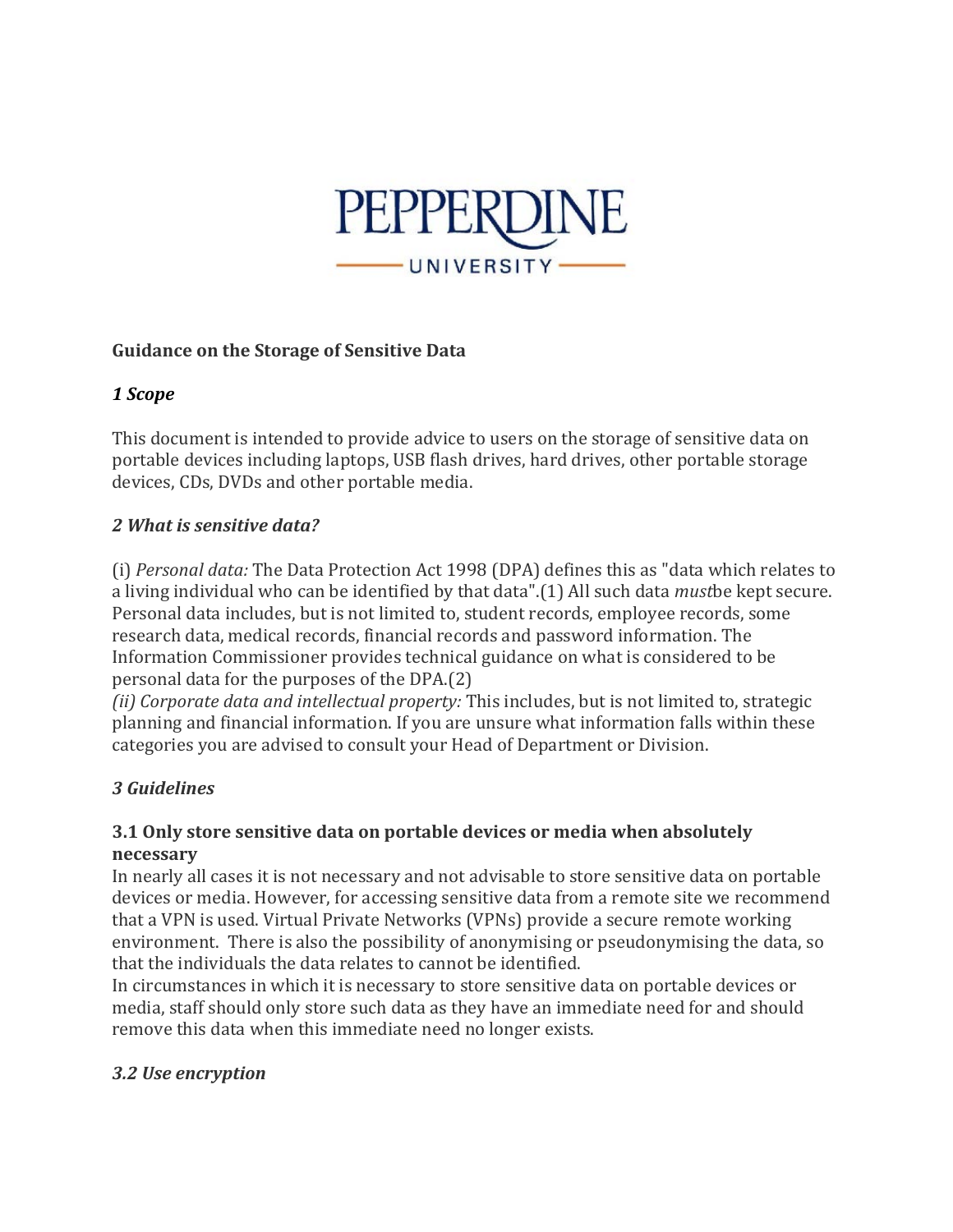*All* sensitive data stored on portable devices or media *must* be strongly encrypted. Encrypting data will render it meaningless to anyone who does not know the key required to decrypt it, greatly reducing the risk of the data falling into the wrong hands if the device or media is stolen.

# *3.2.1 Considerations when using encryption*

# **3.2.1a Length/complexity of the encryption passphrase**

Encrypting and decrypting data involves the use of a secret encryption 'key', which is generated or protected by a user-supplied password or passphrase. One of the most important considerations when using encryption is to ensure that this password or passphrase is sufficiently long and complex. A passphrase is a sentence or phrase used instead of a single password and is more secure because of its length. Someone attempting to decrypt the data is not restricted in the number of attempts they can have to guess the passphrase, so it is essential to make the passphrase complex enough that the amount of time it would take to guess it makes this impractical.

The following recommendations for choosing passphrases apply:

- The longer the better
- Use a mixture of lowercase, uppercase, numbers and symbols
- Avoid single dictionary words (long phrases using multiple dictionary words are generally ok)

It is essential that the passphrase is kept secret. When choosing a passphrase, choose one that you will remember and avoid writing it down. Bear in mind that if you forget your passphrase you will not be able to access the encrypted files. If you really need to write it down somewhere, do so in a way that it is not obvious what it is for and do not keep this with the portable device or media. Also be aware of the provision under the Regulation of Investigatory Powers Act (2000) for public authorities to demand the disclosure of encryption keys.(3)

## *3.2.1b Backups*

When encrypting data for storage on portable devices or media, ensure that an unencrypted backup of the data exists in a secure environment. This will protect against loss of the data if the device is lost or damaged, if you forget the encryption key, or if the encryption software fails.

# *3.2.1c Power Management on laptops*

Recent research shows that it is possible for an attacker to retrieve encryption keys from a computer's memory while it is switched on or shortly it is switched off. When using power saving modes such as standby, sleep or hibernate, the contents of memory are preserved and therefore a laptop stolen in one of these states may be vulnerable to this kind of attack. Therefore it is recommended that laptops using encryption are completely shut down before being transported or left unattended.

## *3.3 Encryption Software*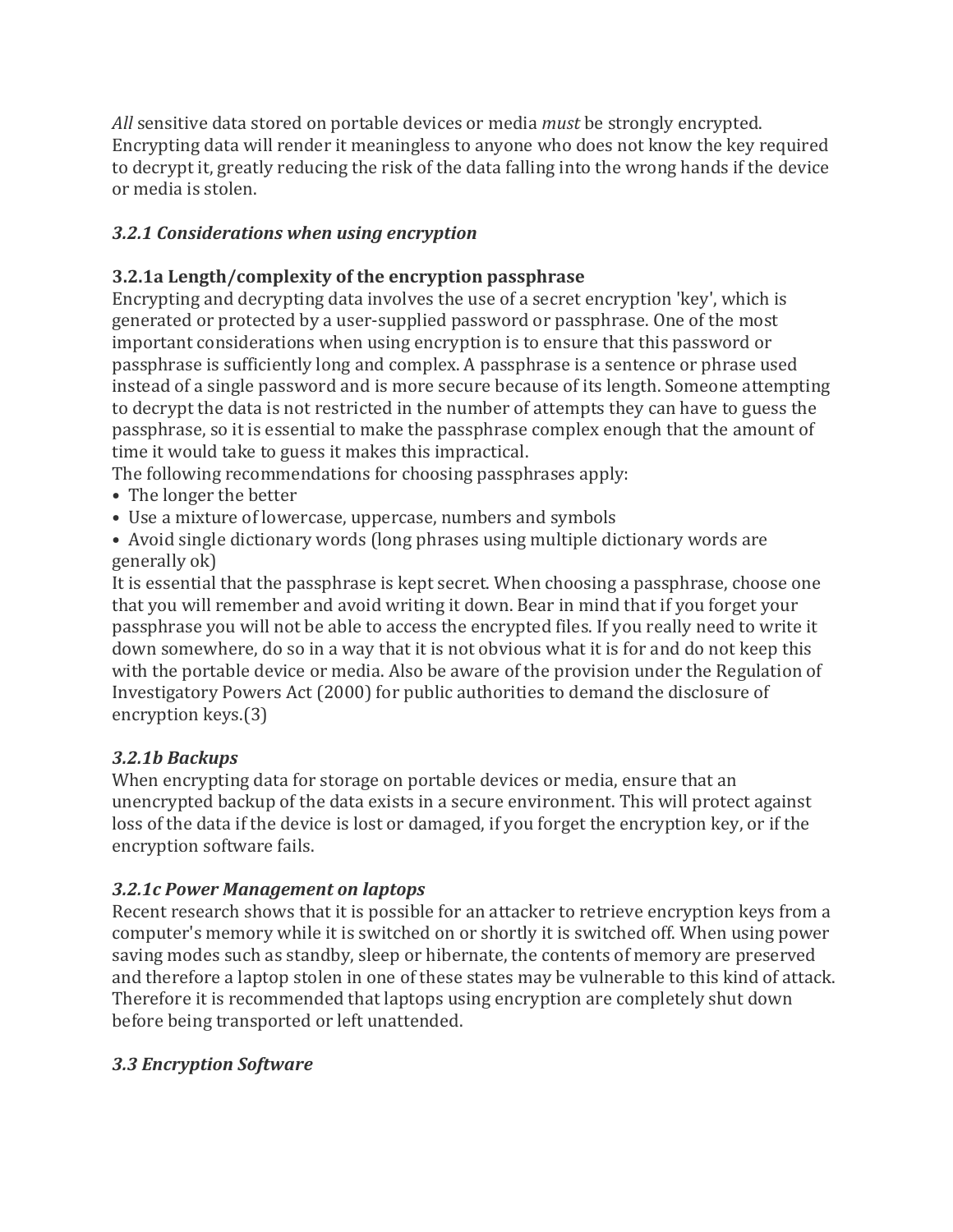There are a large number of encryption packages available. The packages below are given as suggestions only, on the basis that they are either free or built into the operating systems.

# *3.3.1 On-the-fly encryption software*

Packages which perform 'on-the-fly' encryption make the encryption transparent to the user, by automatically encrypting files when they are saved to an encrypted drive or volume. The user will usually be required to type their encryption passphrase either when the computer is started or when the encrypted volume is mounted. The following on-the-fly encryption packages are suggested for use:

## *3.3.1a Windows*

# **BitLocker**

BitLocker is built into current versions of Windows (7, 8 and 10) and encrypts whole volumes (including the system partition), both fixed and removable drives. BitLocker works by encrypting the entire Windows operating system drive on the hard disk and checking the integrity of early boot components and boot configuration data on computers that have a Trusted Platform Module (TPM) version 1.2.

BitLocker is only available in the Enterprise and Ultimate editions of Windows. Please see the Microsoft web site for more information:

- [BitLocker Drive Encryption in Windows 7: Frequently Asked Questions](https://technet.microsoft.com/en-us/library/ee449438(v=ws.10).aspx)
- [BitLocker Drive Encryption Step-by-Step Guide for Windows 7](https://technet.microsoft.com/en-us/library/dd835565(v=ws.10).aspx)
- BitLocker Overview [Windows Server 2012, Windows 8](https://technet.microsoft.com/en-us/library/hh831713(d=lightweight,v=ws.11))
- BitLocker [Windows 10](https://technet.microsoft.com/en-us/itpro/windows/keep-secure/bitlocker-overview)

# *3.3.1b Mac OS X*

# **FileVault**

FileVault is built into OS X by default. FileVault encrypts the user's home directory and all the files in it. Only the user's login password can decrypt and mount this drive image, so at login the home directory becomes available as usual - its icon, however, looks like a lock. After the initial startup, only users enabled in FileVault can log in; other users need an administrator to log in first.

Please see the Apple web site for more information: [OS X El Capitan: Encrypt the contents](https://support.apple.com/kb/PH21750?locale=en_US&viewlocale=en_US)  [of your Mac with FileVault](https://support.apple.com/kb/PH21750?locale=en_US&viewlocale=en_US)

# *3.3.1c Linux*

# **dm-crypt**

dm-crypt is fully integrated into the Linux kernel and provides transparent encryption. It supports encrypting whole disks, partitions, logical volumes, as well as files, and can be used with any file system.

# *3.3.2 Encrypted compressed archives*